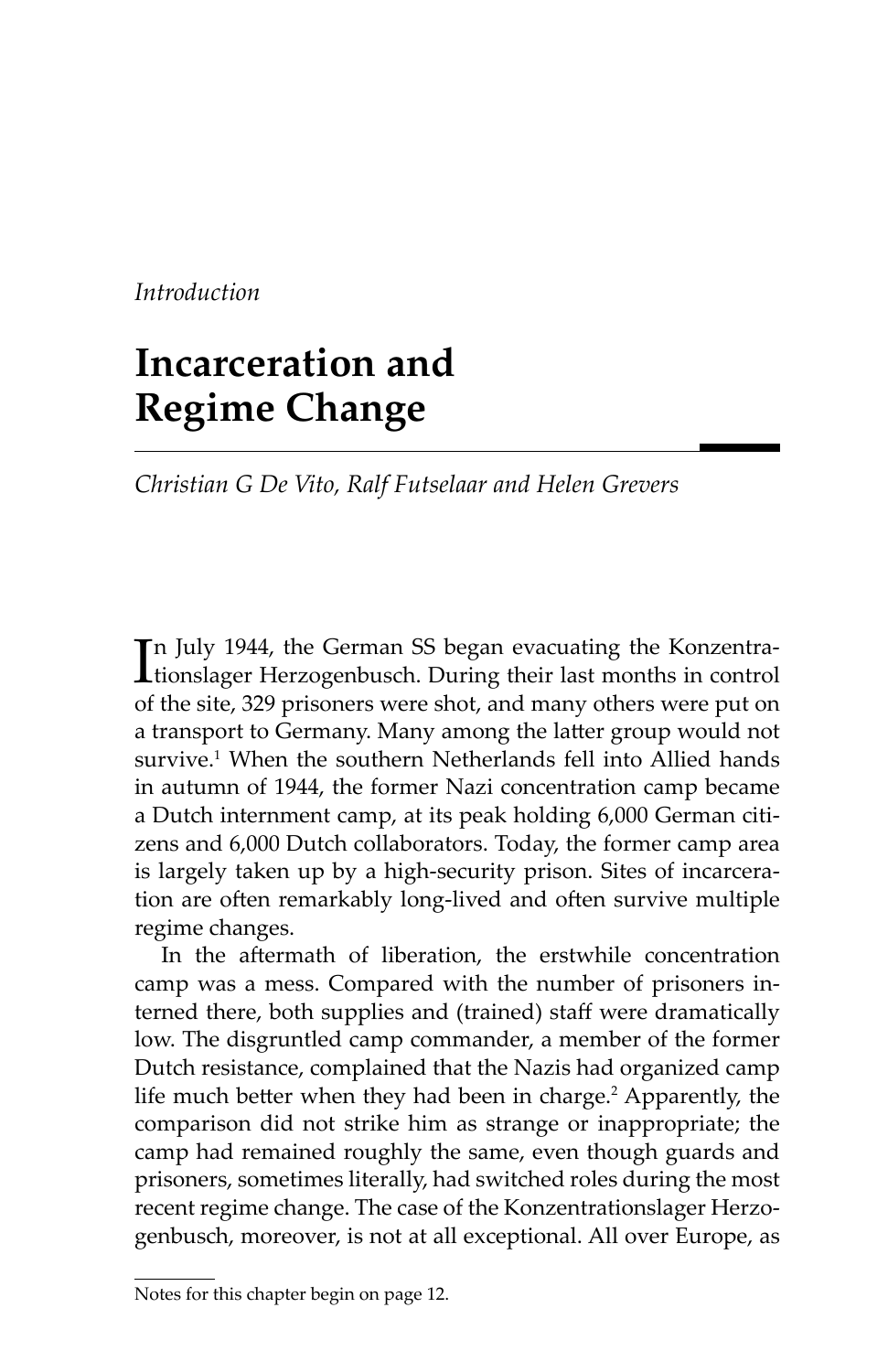the Nazi empire crumbled, sites of incarceration were changing hands rather than being dismantled.

Over the last two decades, a small but interesting literature has emerged that focuses on the various forms of incarceration during and immediately after World War I and World War II.<sup>3</sup> The detention of ethnic minorities, political prisoners, prisoners of war and displaced persons in periods of war is becoming more fully examined and much better understood. Wartime and postwar incarceration, which play an important role both in the public imagination of war and in the collective memories of various groups of contemporaries, have gained recognition as viable and valuable areas of historical research. For good reasons, the twentieth century has been termed 'the century of the camps'.<sup>4</sup> States expanded their control over society, and incarceration was a preferred means for exclusion, social engineering and covert execution. Especially in and around times of war, these changes led to massive increases in the numbers of people confined to prisons or prison-like institutions.

This volume seeks to add to this small but growing field by investigating the impact of wartime regime change on the forms, objectives and experiences of incarceration. More specifically, the seven essays that follow explore not only the ways in which inmates, prisoners and internees were treated, but also how they were conceptualized; societies in these times of extreme instability constructed images of their inmates. These conceptualizations of prisoners developed amidst often conflicting policies, existing or newly introduced penal cultures and insecure jurisdictions. Through their shared focus on the places of incarceration, rather than on the practices of any particular regime, these chapters can reveal continuities that have escaped most, if not all, other publications in the field.

Although political prisoners necessarily play a large role in all of these chapters, the chapters also aim to correct the overrepresentation of release and incarceration of various political prisoners in the literature, by highlighting the profound impact that regime changes had on non-political prisoners as well. Of course, that does not, and should not, detract from the inmates who were imprisoned because of their (real or ascribed) role in armed or political conflict. Yet we hope to focus on all captive men and women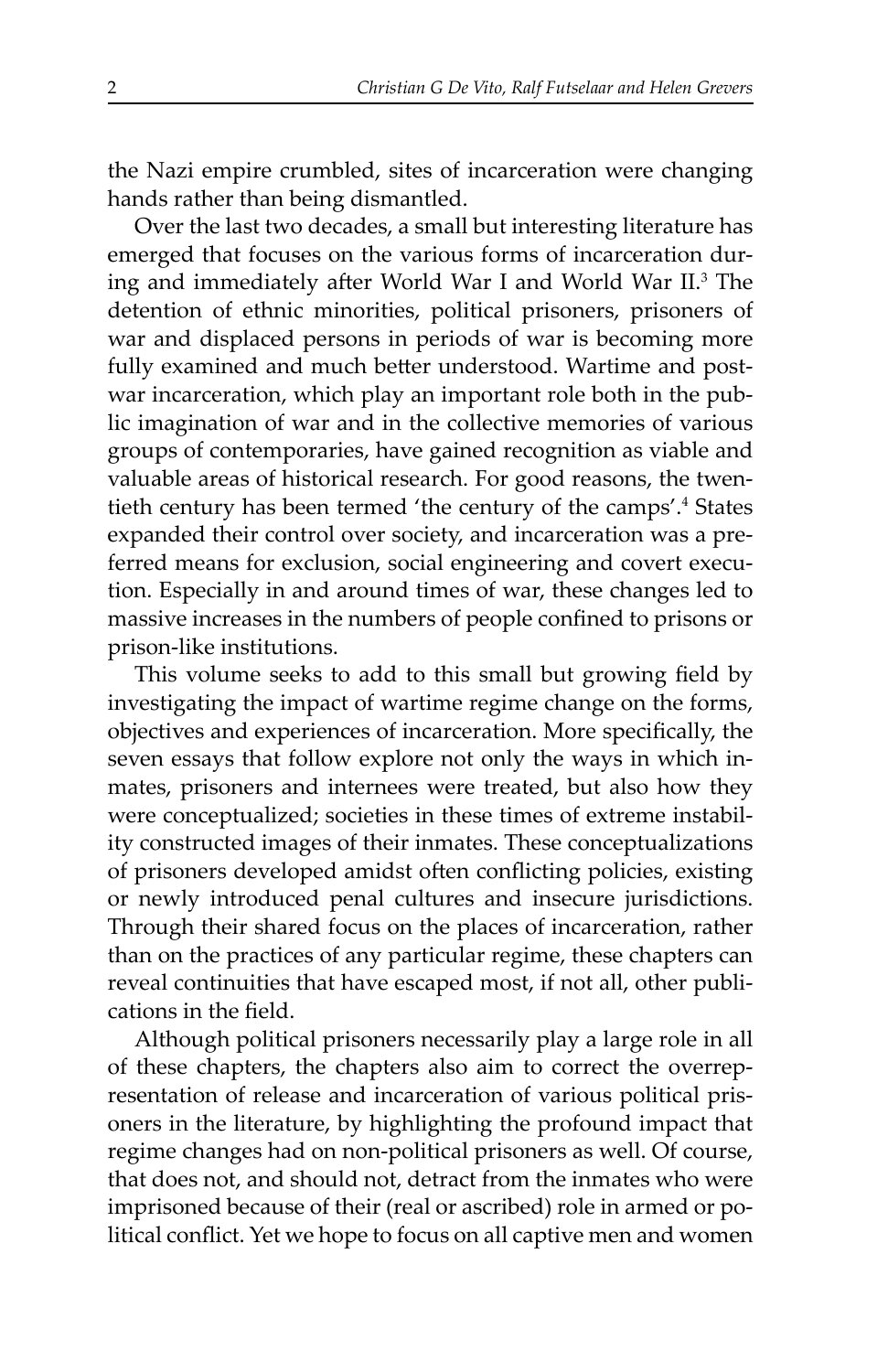who experienced internment, imprisonment and detention. Prisoners, whether political or not, often went through multiple institutions and to an extent shaped them, just as they influenced the ways in which they themselves and their former places of confinement were represented and remembered after and during the transitional period.

#### **A Note on Theory**

It is unbecoming to editors to hijack the empirical work of contributors to mount their theoretical or ideological hobby horses in their introduction, but in this case a few remarks are in order. The field of prison history is but a miniscule element in the vastness of modern historiography. That is to say, empirical studies into the history of incarceration are relatively rare. Because of the work of (especially) Michel Foucault, however, it has nevertheless become an important focal point of social and historical theory and debate. There likely is no other field in historical enquiry that is so top-heavy, where such grand, and sometimes grandiose, theories have been grounded on such a small empirical research tradition. When thinking about state power in particular, it seems modern historians cannot quite escape from prisons.

The history of punishment has long been dominated by two conflicting master narratives: on the one hand, the aforementioned Foucauldian paradigm, centred on diffuse, and largely impersonal, social control and disciplinary 'dispositives', of which prisons were described as 'laboratories'. In opposition to this stands a perhaps oversimplified version of Norbert Elias' insight into the processes of 'civilization' and 'collectivization'.5 Where the Foucauldian view sees prison history as the ever further encroachment of covert control, the Elias-inspired histories focus on the increasing humanism of prisons and the gradual strengthening of the status of the inmates. An important difference between the two traditions is their perspective on pace. In Foucault's view, a dramatic change in practices of imprisonment took place within a few, relatively recent, decades, whereas Elias stresses a linear, longitudinal evolution in practices of punishment, best exemplified by a gradual tendency towards legalization of prisoners' rights.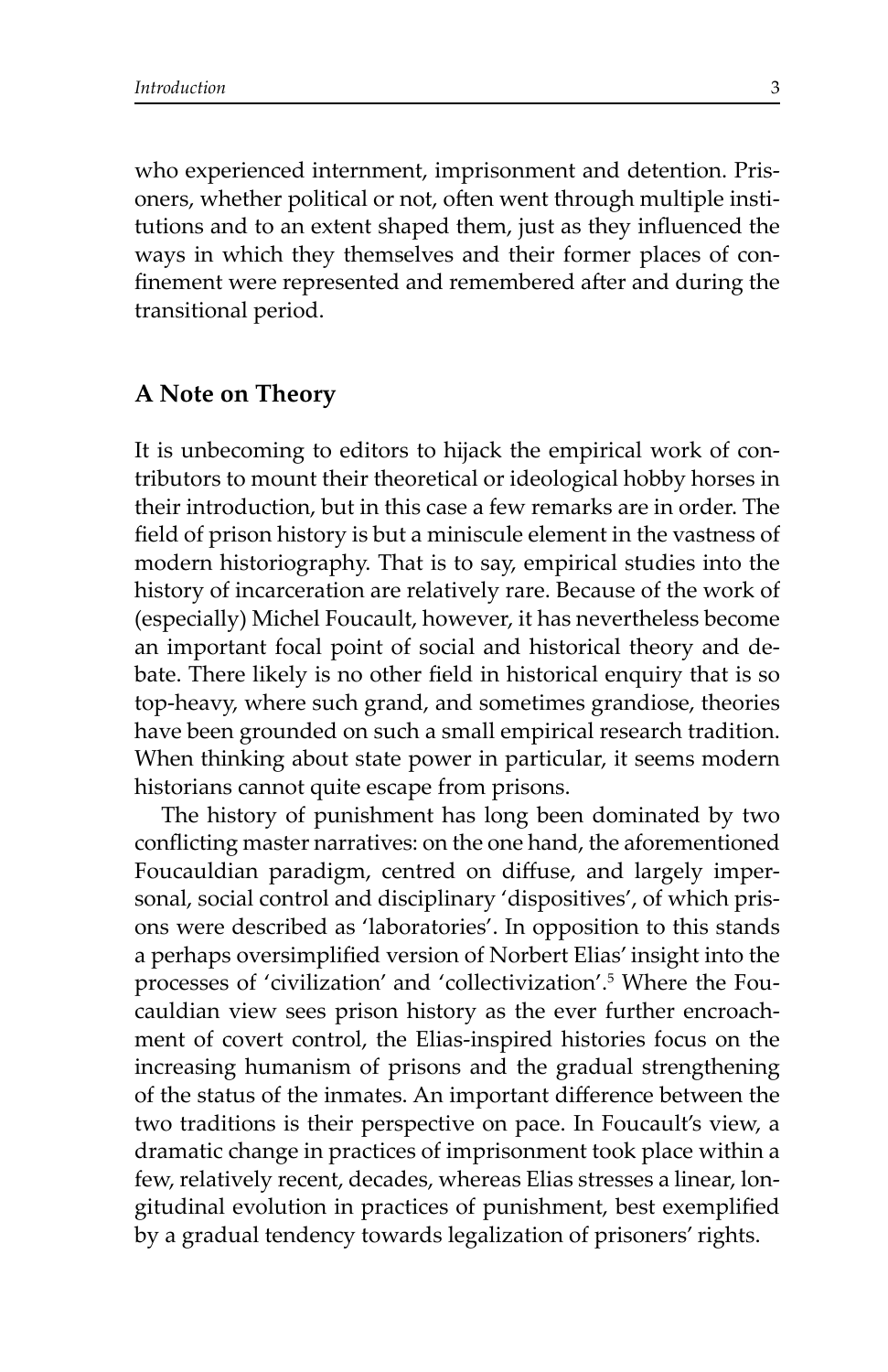In a recent essay, Pieter Spierenburg has shown that the supposed incompatibility of these perspectives may not in fact have been as great as they seemed in the 1970s and 1980s.6 For all their differences, in any case, these interpretations had two fundamental points in common. As far as their object is concerned, they addressed single institutions or types of institutions and viewed the history of punishment as a sequence of clear-cut shifts from one form to another – most famously, in Foucault's narrative, from corporal punishment to the penitentiary. Methodologically they both largely prioritized theoretical insights over empirical research, leading to major discussions about the use of archival sources but painfully little actual use of those very resources.

Similar to developments in the historiography of psychiatric institutions and knowledge,<sup>7</sup> a growing number of scholars, starting from the 1990s and in different parts of the globe, convincingly questioned these approaches $\delta$  – or, more specifically, Foucault's heritage, which had been by far the most influential perspective in the previous decades. Recent scholarship predominantly stresses the very limitations of the ability of the authorities to control their 'subjects', which is so central to Foucault's work. These impersonal, even somewhat elusive, powers have always had tremendous difficulty implementing their more modest plans and laws. Moreover, the limitations of public control within institutions have been shown not to have been caused exclusively by incompetence, financial limitations and other such problems at the top of society but also by prisoners' own agency.

This new scholarship has tended to focus (almost) exclusively on empirical approaches. This may seem like a welcome breath of fresh air after theory-heavy earlier decades, but the unmistakable downside is that it has resulted in interpretative and thematic fragmentation. More important for the present volume, new historians of confinement, with few exceptions, have not questioned the traditional focus on single forms of punishment. Within this literature, therefore, prison studies largely remain dominant and separated from research on other forms of punishment and internment, be it concentration camps, gulag, galley service or the workhouses.

This volume is designed to challenge these limitations, and it does so through two fundamental strategies. First, by focusing on periods of regime change, we have put ourselves in a privi-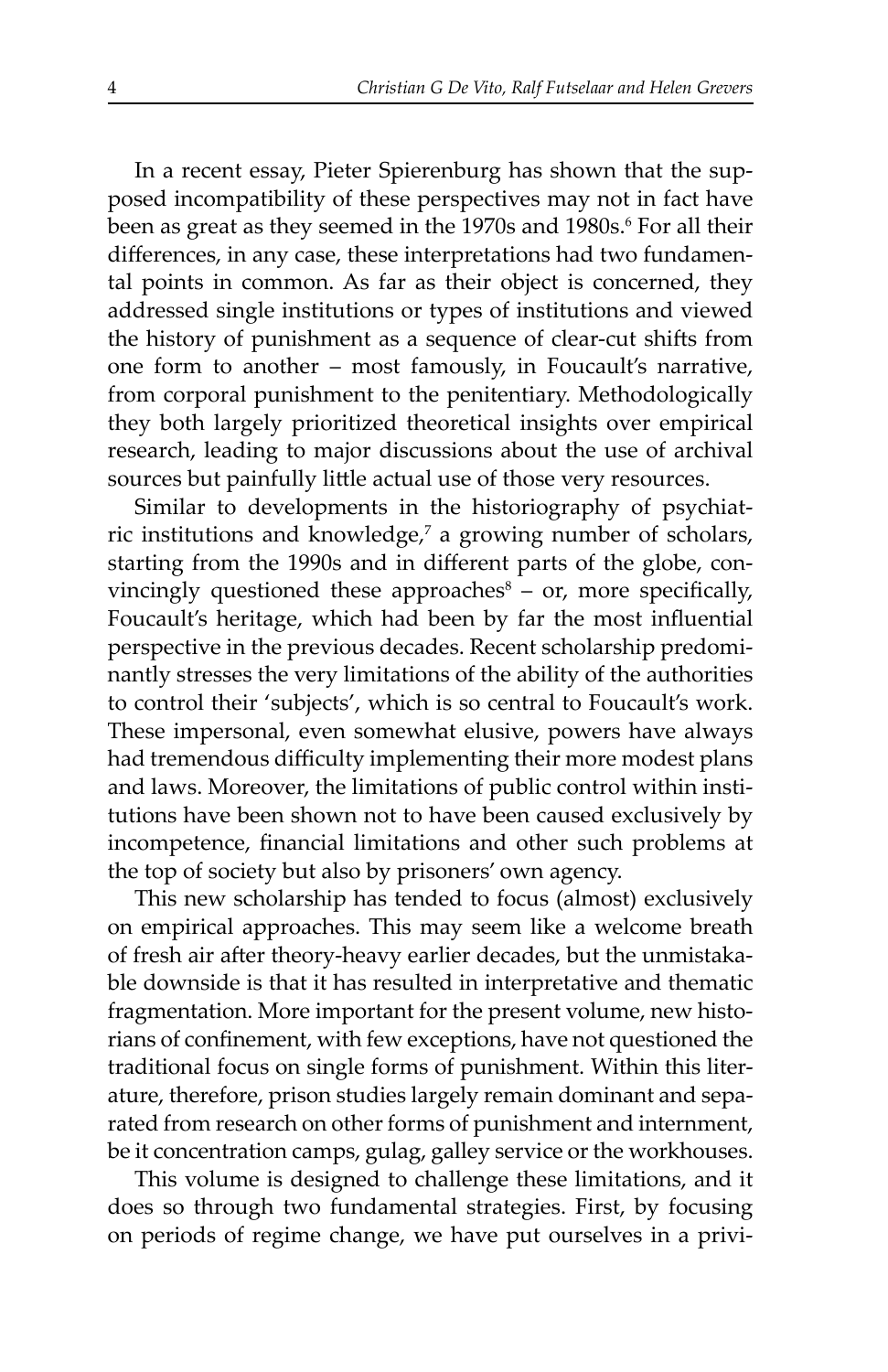leged position to observe the entanglements among various forms of punishment and internment. It is especially in these periods of very rapid change that practices of, and ideas about, imprisonment become visible, because they are necessarily called into question. At the same time, we acknowledge that no linear, deterministic connection exists between regime changes and shifts in the forms of imprisonment. Rather, to put it in Charles Tilly's terms, we view regime changes as a 'recurrent causal mechanism' that operates by 'concatenating [various elements] differently, with different outcomes, depending on local circumstances'.<sup>9</sup> In other words, periods of regime change facilitate the emergence of social conditions that, in turn and within specific contexts, promote changes in the interaction between different forms of punishment and control. Therefore we aim to use the impact of regime changes to show the entanglements among multiple forms of punishment, through case studies, thus acknowledging the importance of issues as diverse as prison overcrowding, economic interests, ideological and security priorities and prisoners' agency. In this way, we also hope to demonstrate the necessary circularity between theoretical perspectives and empirical research.

Secondly, the volume builds on Nikolaus Wachsmann's groundbreaking research into the role played by the legal and prison systems in Nazi Germany<sup>10</sup> and on the 'new histories' of the concentration camps that Wachsmann, together with Jane Caplan, has pioneered.11 Taken together, these studies reveal an important potential to transcend the usual focus on single institutions or types of institutions and to overcome the fragmentation among related subdisciplines. Along this line of thought, and by introducing the social-scientific concept of 'transcarceration' into historiography,<sup>12</sup> we address the entangled histories of various forms of (legal and administrative) imprisonment, detention and internment as well as the ways their mutual connections marked both the functioning of each institution and convicts' experience.

#### **Wartime Incarceration**

The choice to address periods of regime change around World War II has allowed the researchers writing in this volume to con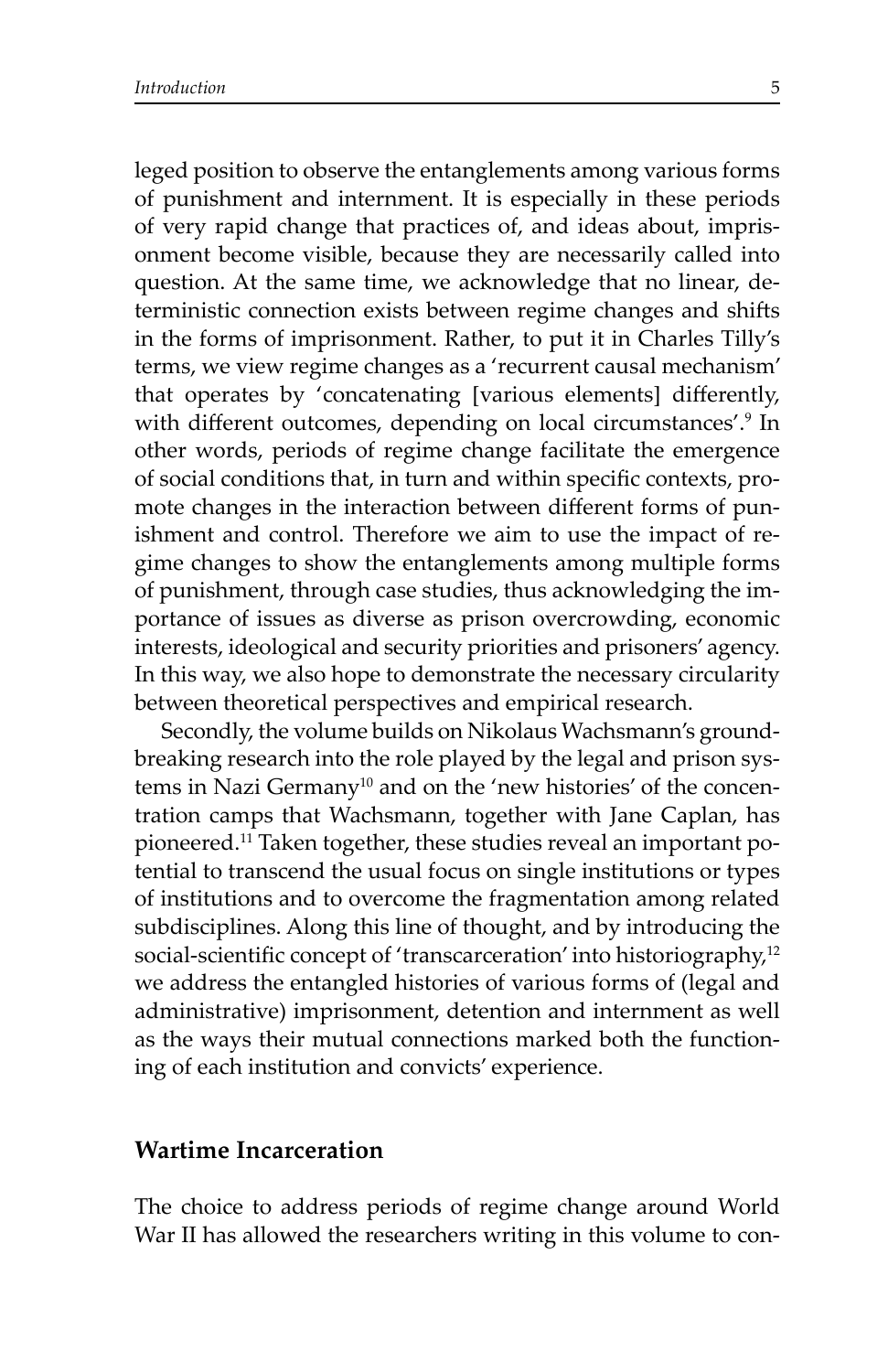nect directly to Wachsmann's and Caplan's studies. At the same time, the following chapters seek to further expand the scope of research in two fundamental ways. First, inspired by transitional justice history,<sup>13</sup> they investigate changes that took place before, during and after military conflicts, while at the same time understanding 'war' as a complex of social, political, economic, cultural and military processes. Moreover, the contributors move beyond Wachsmann's and Caplan's focus on Nazi Germany to deal with case studies related to Western and Southern Europe and with the Netherlands Indies; and they implicitly suggest the possibility to expand the geographical and chronological scope further.

Thomas Irmer shows the potential of a longer-term perspective by exploring the impact of multiple regime changes – the German Empire, the Weimar Republic, the Nazi *Reich* and the German Democratic Republic (GDR) – on a single site of detention, the municipal workhouse of Berlin-Rummelsburg. The chronological limits of World War II are likewise stretched in Alicia Quintero Maqua's contribution. Her focus on post-civil-war Francoist Spain produces a truly innovative change of perspective and reveals the importance of multiple periodizations, i.e. periodizations that take into account the different paths followed by various countries, in order to understand the relationship between regime changes and imprisonment in a broader geographical scope. Christian G De Vito also offers a long-term perspective. A chronology covering the years from 1943 to 1954 allows him to address the impact of multiple regime changes on Italian prisons, covering the Fascist regime and the contemporary presence of the neo-Fascist regime in the North and the Allied Forces' occupation in the South, as well as the democratic regime.

Another way to extend research beyond studies that look at a singular type of punishment in a single political constellation is to look at more than one country. Jonas Campion's chapter turns to France, Belgium and The Netherlands and proposes a comparative analysis of the gendarmeries' relationship to internment in the time before, during and after Nazi occupation. His contribution is an excellent example of the ways in which regime change, in this case due to a foreign occupation, can call existing practices and institutional legitimacy into question. The same problem plays an important role in Sarah Frank's essay, which explores the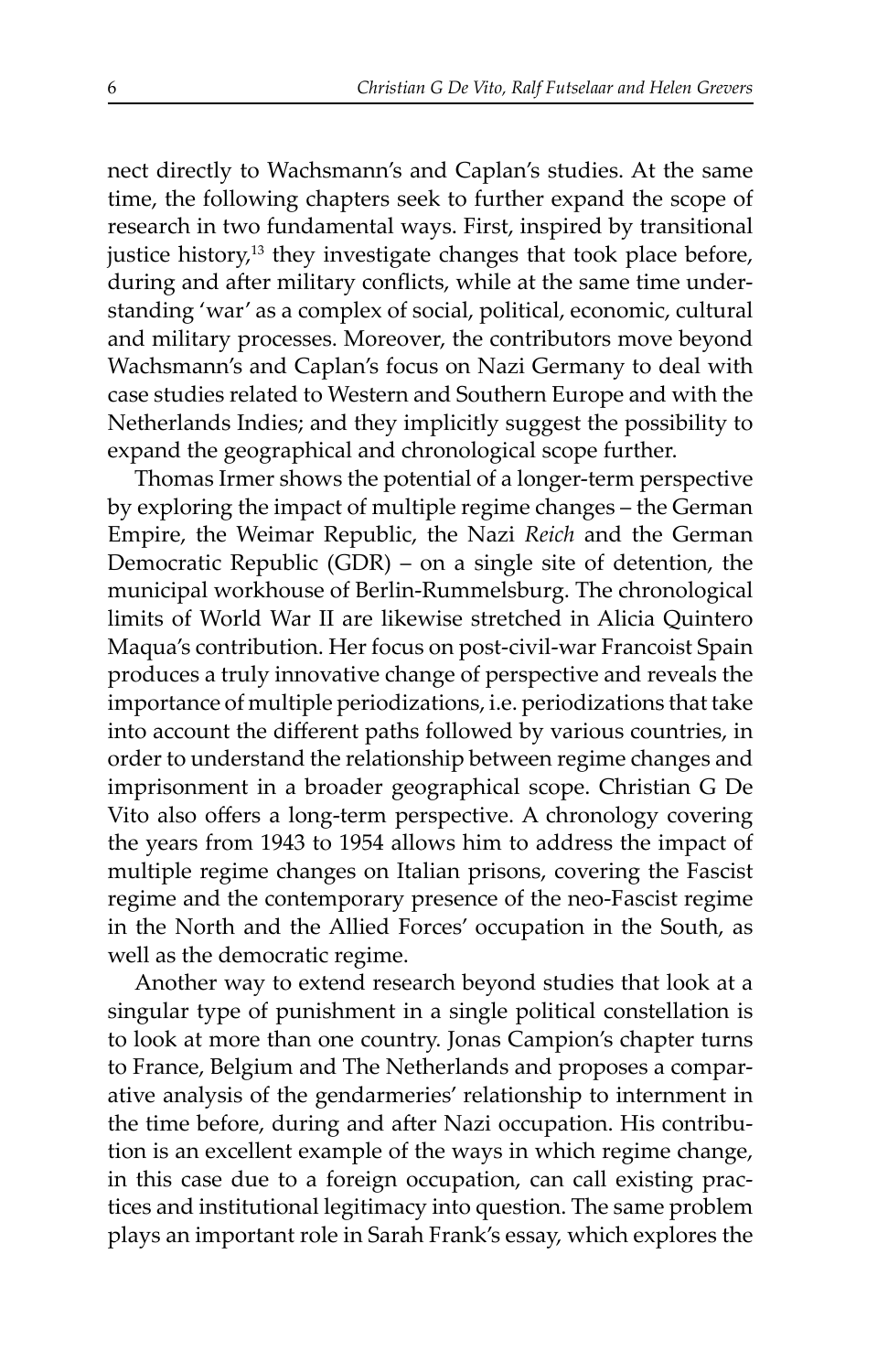first three years of the Vichy regime in France, with a focus on the colonial prisoners of war (CPOWs), devoting special attention to their experience of imprisonment. Here colonial practices and social codes were confronted with both the ambitions and fears in the motherland.

This perspective is reversed in Esther Zwinkels' chapter, which focuses on the internment of members of the (Dutch) National Socialist Movement (NSB) in the Netherlands Indies during and after World War II. The regime change in the Netherlands affected the internment policy in the colony and was, initially, a victory of their comrades – but members of the NSB in the Netherlands Indies were just in the wrong part of the empire to enjoy it. In the complex power structures of colonial empires, regime change could have unexpected consequences. We will get back to this issue shortly.

Finally, there is the question of the irregular prisoner. Periods of regime change almost without exception affect families rather than individuals, which rapidly change their position in the social order. Particularly the children of people connected to deposed regimes, but also children who become perpetrators of crimes under war-like circumstances, form an especially interesting and important group. Addressing the Belgian context, Aurore François chooses the period 1944–50 to address the way Belgian institutions for delinquent children dealt with young collaborators, and she discusses the coherence of this experience with the 'protectional model' embedded in the 1912 Child Protection Act.

Incarceration during and around armed conflict has several distinctive functions. States use imprisonment in times of war, which in the modern era are by definition extraordinary times, because they feel acutely threatened by political, social and/or economical tensions. Individuals who represent these threats, as well as groups which are *ex ante* regarded as threatening (internal enemies), are isolated and imprisoned. In this way, states, or more fluid state-like authorities, hope to maintain public order and provide internal security. While incarceration thus provides a seemingly ideal solution to a difficult problem, authorities generally face two important challenges. In the first place, they need to provide public justification for incarceration by emphasizing both the threat posed by prisoners and the (cost-) effectiveness of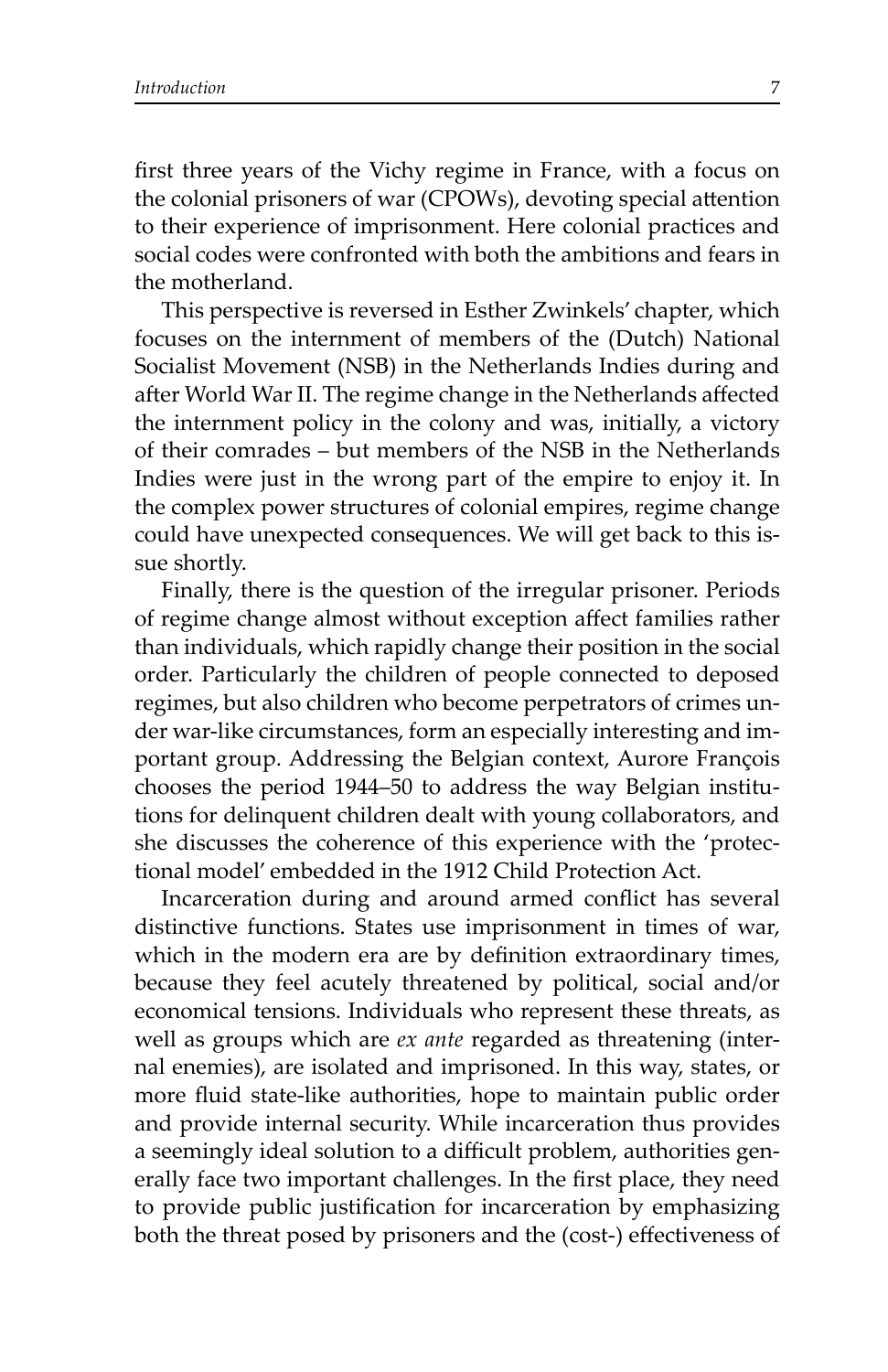keeping them locked up. Secondly, they need to provide an infrastructure (camps, prisons, transportation, nourishment, opportunities for forced labour) in which large numbers of people can be incarcerated.

The former issue lies at the very centre of this book and is explicitly dealt with in the contributions by Maqua, Campion, Frank, Zwinkels and François: how were these prisoners conceptualized? And how was internment justified and defended? Extraordinary times, generations of politicians have emphasized, also require extraordinary legal measures. In times of crisis, governments try to increase their power and become 'states of exception'.14 This makes it possible to suspend certain civil rights, such as due process or habeas corpus, in order to ensure safety. In contrast to the legal system in 'normal' times, an individual does not need to be guilty to be arrested. Political conviction or ethnic background, such as the famous case of American citizens of Japanese extraction after Pearl Harbor, can be sufficient reason for internment. When a state in times of war decides to use the measure of internment, the interned group does not have to commit a legal offense. On the contrary, the possible threat a group represents to the future internal order and security are grounds for internment. In times of regime change, when positive law is often absent or diffuse, this tendency becomes stronger.

The second problem regards the way the state provides an infrastructure for mass incarceration.15 In such exceptional situations, the space available in existing prisons is rarely sufficient, and internment in forts, schools and barracks becomes inevitable. But most of all, large internment camps are set up. These camps, again, tend to outlive their political architects. In a significant number of cases, former Nazi Konzentrationslager (such as the Herzogenbusch case mentioned above) were later used for the incarceration of the enemies of the next regime.16

None of the regimes discussed in this book could make do with only one site of detention. In all cases presented here, sites were many and their locations spread out (albeit mostly peripheral) and sometimes impermanent. Together these sites formed a 'web of detention', and prisoners were often transported from one to another. In turn, as De Vito's chapter shows for the prisons of the Repubblica Sociale Italiana, the need for this transportation of-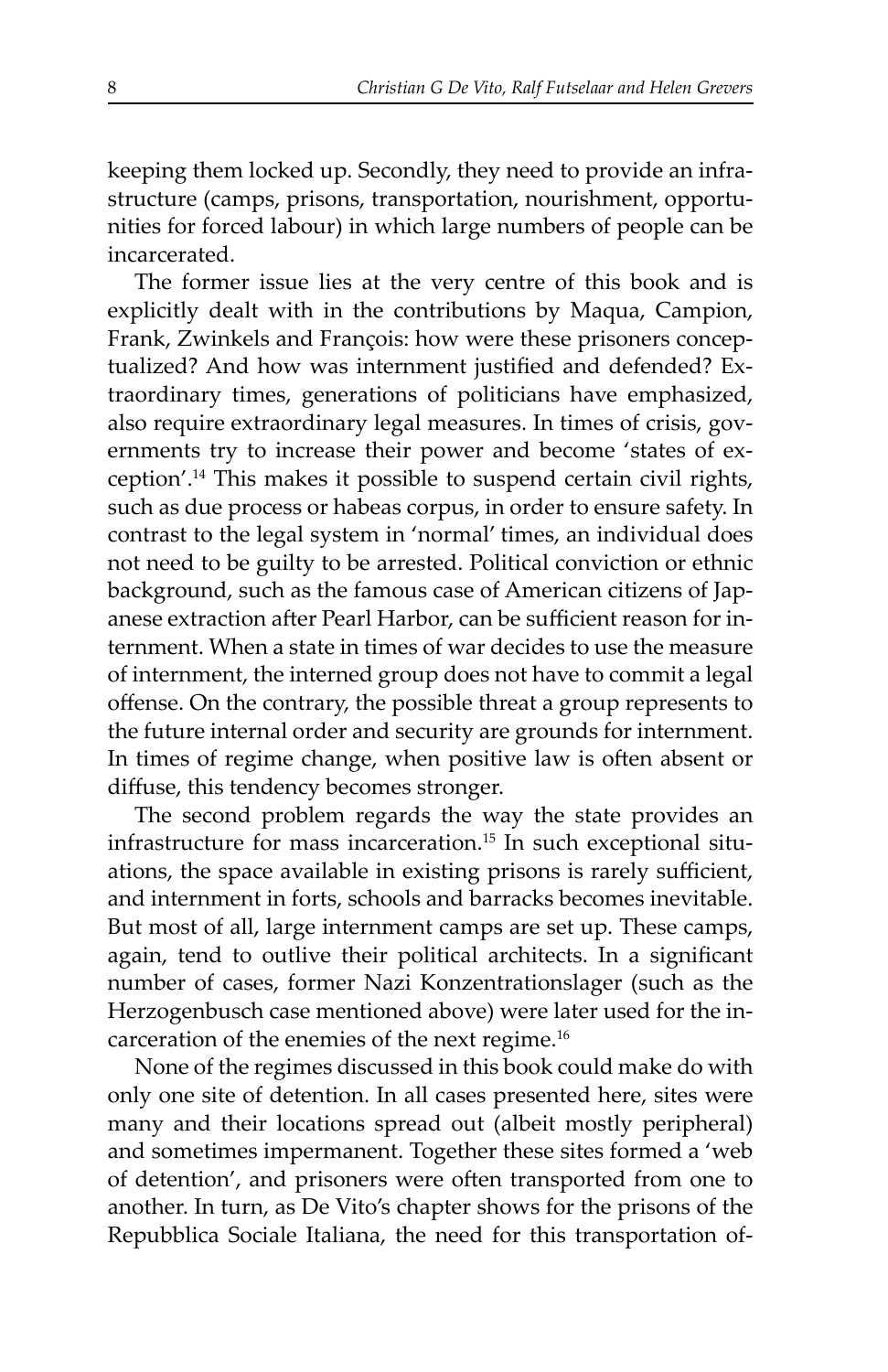ten conflicted with rapidly shifting military frontiers, shortage of any means of transport and mass bombings that destroyed penal facilities. At the same time, the deportation of prisoners across borders, motivated by the need to exploit their labour or aimed at their extermination, implied the organization of, among other things, complex systems of transportation and transit prisons and camps, as well as offices and personnel for the selection of prisoners. This situation most famously affected prisoners and internees deported to the Nazi concentration camps and prisons, but it applies also to the members of the Dutch NSB from the Netherlands Indies to Suriname, as Zwinkels' chapter makes clear.

As the above suggests, vast numbers of staff and guards are needed in times of mass incarceration, and that is exactly when the shortage of trained officers is most often felt. Sometimes soldiers were entrusted with this position, as especially Campion shows in his chapter. As the agents of public order, the gendarmes had a structural relationship to detention. From the late 1930s onwards, they were put in charge of internment camps for displaced persons. During the war, the gendarmes were involved in the incarceration of members of the resistance and escaped allied prisoners, and they continued their surveillance duties in prisons or camps where victims of racial persecution started to be detained. During the liberation, the gendarmes continued to guard these same places of detention, which were now crowded with individuals suspected of collaboration. These and other technicalities were not usually addressed after careful consideration and effective preparation. More typical was a high degree of improvisation, especially in internment camps that did not have the same facilities as prisons and had no experienced staff to provide information or training.

How did prisoners experience detention and internment, and to what extent were they able to shape it? How did they conceptualize (see and judge) other (groups of) prisoners, and how did they relate to them? Maqua's and Frank's chapters are especially interesting regarding these issues. Maqua looks into the Spanish prison system in the aftermath of the Spanish Civil War, that is to say, the functioning of penal institutions in a society that had by that time become deeply divided. The fierce repression of the Francoist regime against its defeated enemies gave rise not only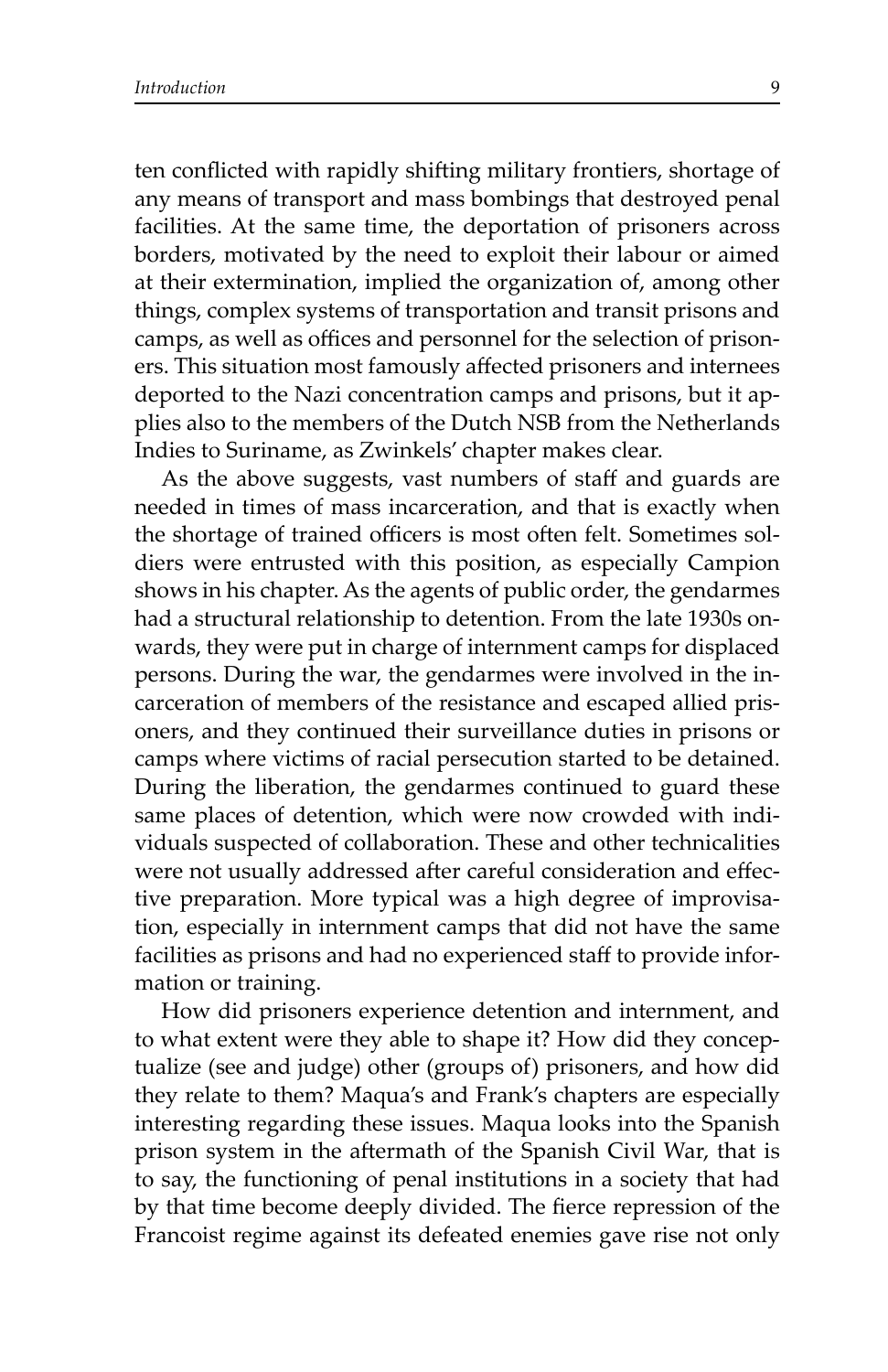to an entirely new network of provisional prisons but also to a wholly new functional role for penitentiary institutions. Rather than merely punitive institutions, they became part of a much wider attempt on the part of the government, together with institutions such as the Catholic Church, to re-educate dissenting compatriots both inside and outside the prison system.

As Sarah Frank demonstrates, however, wartime imprisonment can be a much more complicated matter when the 'othering' of the inmate is stronger. By looking at the experiences of colonial, predominantly North African, troops who had been made prisoners of war during the German attack on France and subsequently interned in camps inside Vichy France, she shows how different social divisions were acutely apparent in these camps – between colonial subjects and French citizens, between the Vichy government and the empire and also between different ethnic groups among colonial troops. Just as Vichy and Germany were identifying themselves through the colonial troops, colonial soldiers in the camp were in an excellent position to reflect on their role within the empire and their relationship with its new overlords.

These approaches suggest that more questions could be asked. For instance, relocations of prisoners were common, but what was the effect of these multiple experiences? And how did prisoners see the differences between the various places of internment they went through? Needless to say, the ambition of this volume is as much to raise questions as to answer them.

### **Towards a New History of Imprisonment**

The time seems ripe for comparative, transnational and entangled studies regarding the impact of imprisonment.17 As Campion's chapter suggests, a comparative approach might shed new light on allegedly 'traditional' issues such as the continuity or discontinuity in penal cultures and practices in the post-war period or the impact of the experience of political imprisonment on postwar prison reforms. Moreover, it is tempting to view all territories occupied by Nazi Germany during World War II, notwithstanding legal, political and economic differences, as part of a single integrated system of internment, incarceration and detention and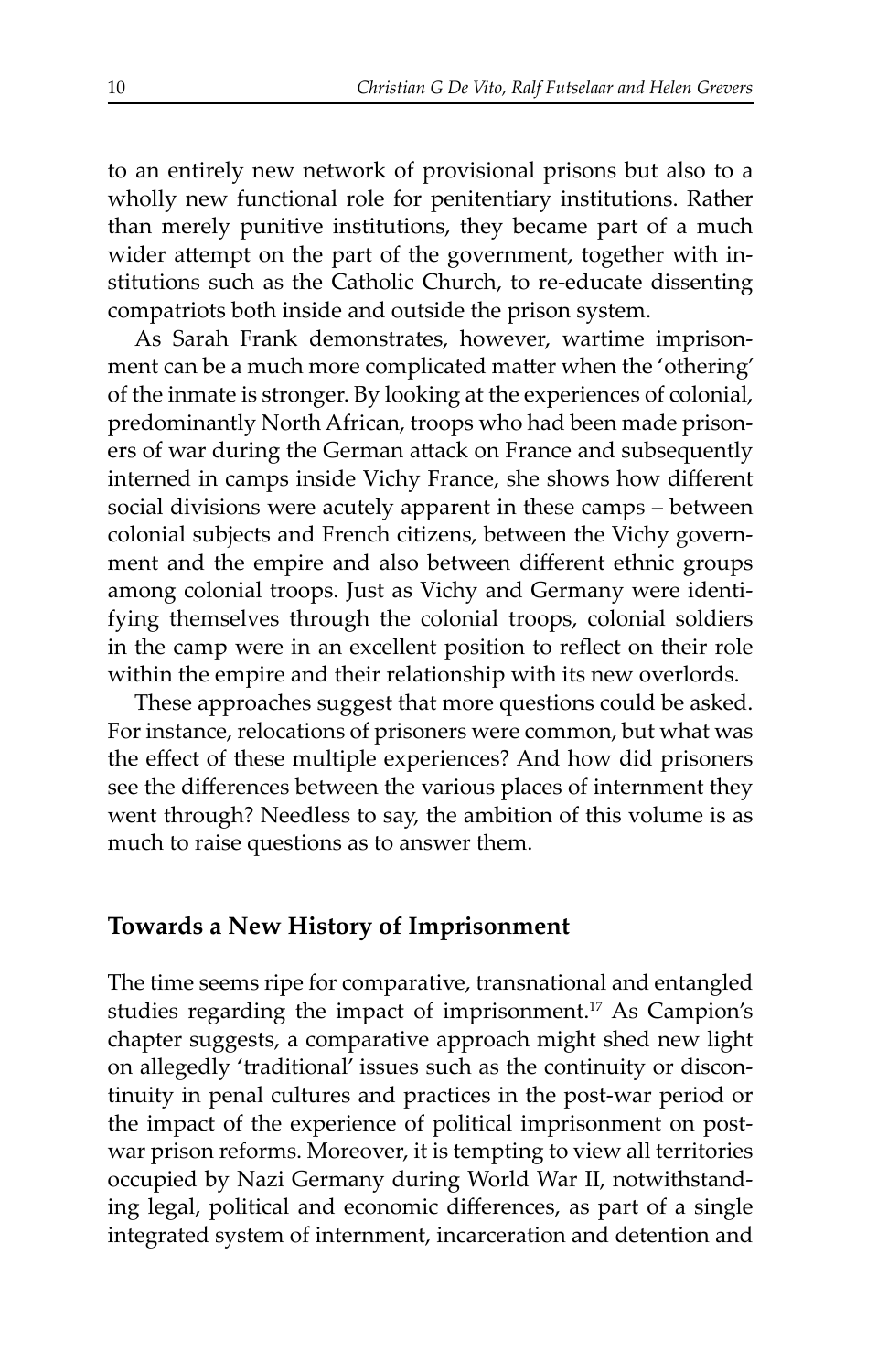to study the impact that multiple regime changes had on it. This would entail the inclusion of case studies from both Western and Eastern Europe, and possibly also comparisons with areas within specific countries that were never occupied, previously liberated or were occupied by other countries. Finally, Frank's and Zwinkels' chapters in this volume show the importance of a twofold further expansion of the scope, to include, respectively, the experience of colonial prisoners and internment in the colonies. In addition to this, following the trends in new imperial histories and recent colonial and postcolonial studies, colonial imprisonment should be addressed in order to study its influence on the penal practices within the motherland and postcolonial states as well as intercolonial circulation of knowledge, personnel, prisoners and practices.18

Awareness of the relativity of national borders, and of the impact of mass transportation of prisoners in periods of war and regime changes, also points to the need for spatially aware perspectives. In addition to subnational and transnational case studies and a long-term approach to single institutions – as in Thomas Irmer's chapter – further insights might stem from the study of circulation of knowledge, techniques, prisoners and staff, from regionally based research and prosopographical approaches.19 All in all, research on incarceration and regime change can benefit from global history approaches as well as from those of the new, promising subdiscipline of 'carceral geography',<sup>20</sup> in turn contributing to its historical awareness. This is especially necessary with regard to the movement of prisoners. A gigantic undertaking for contemporary officials, and often the source of tremendous hardship for prisoners, mass transportation of prisoners remains a great unknown in the history of twentieth-century imprisonment, notwithstanding the growing attention that early modern and nineteenth-century convict transportation has attracted in the last decades.<sup>21</sup>

We contend that the chapters in this volume offer an insight in what could be fruitful inroads for expanding the theoretical framework for the history of imprisonment. A future agenda of research, as we see it, envisages more sophisticated methodological approaches to empirical research, as well as a widened geographical and temporal scope. We hope that this volume makes clear that an integrated study of incarceration, which brings together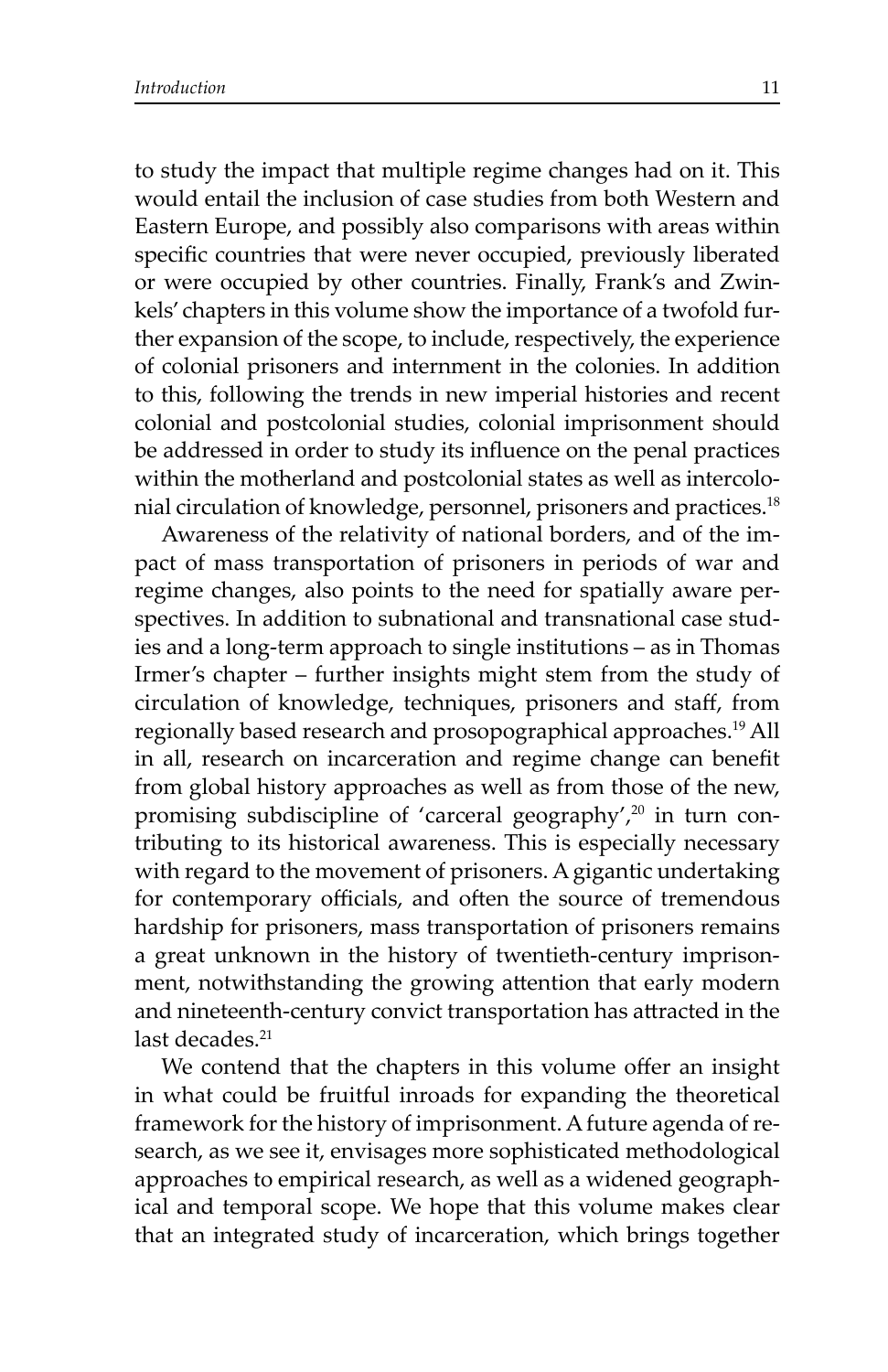existing research traditions, will be of great value for our understanding of the meaning of incarceration during regime change.

**Christian G De Vito** is Research Associate at the University of Leicester. He has published extensively on the social history of prison, convict labour and prisoners' movements. His current research addresses convict circulation and convict labour in the Spanish empire (eighteenth and nineteenth centuries) and postindependence Latin America.

**Ralf Futselaar** has published on the history of malnutrition, war-related mortality, war traumas, black markets, colonial soldiers, violent women, forced labour and imprisonment. He is currently a researcher at the NIOD: Institute for War, Holocaust and Genocide Studies (Amsterdam) and a lecturer at the Erasmus University (Rotterdam). He has previously worked at Kwansei Gakuin University and Utrecht University.

**Helen Grevers** is a postdoctoral researcher at the Department of History (Research Unit Social History after 1750) of Ghent University. She works on the research project 'Collaborators, Justice and Society: A Social History of the Punishment of Collaboration in Belgium after WWII', within the Interuniversity Attraction Pole 'Justice & Populations: The Belgian Experience in International Perspective, 1795–2015'. Her PhD was published as 'Van landverraders tot goede vaderlanders. De opsluiting van collaborateurs in Nederland en België, 1944–1950' (Amsterdam, 2013).

## **Notes**

- 1. M Meeuwenoord, 'Mensen, macht en mentaliteiten achter prikkeldraad. Een historisch-sociologische studie van concentratiekamp Vught (1943–1944)' (unpublished PhD thesis, Universiteit van Amsterdam, 2001), 344–47.
- 2. H Grevers, *Van landverraders tot goede vaderlanders. De opsluiting van collaborateurs in Nederland en België, 1944–1950* (Amsterdam: Balans, 2013), 86.
- 3. E.g. P Panayi (ed.), *Minorities in Wartime. National and Racial Groupings in Europe, North America and Australia during the Two World Wars* (New York: Berg,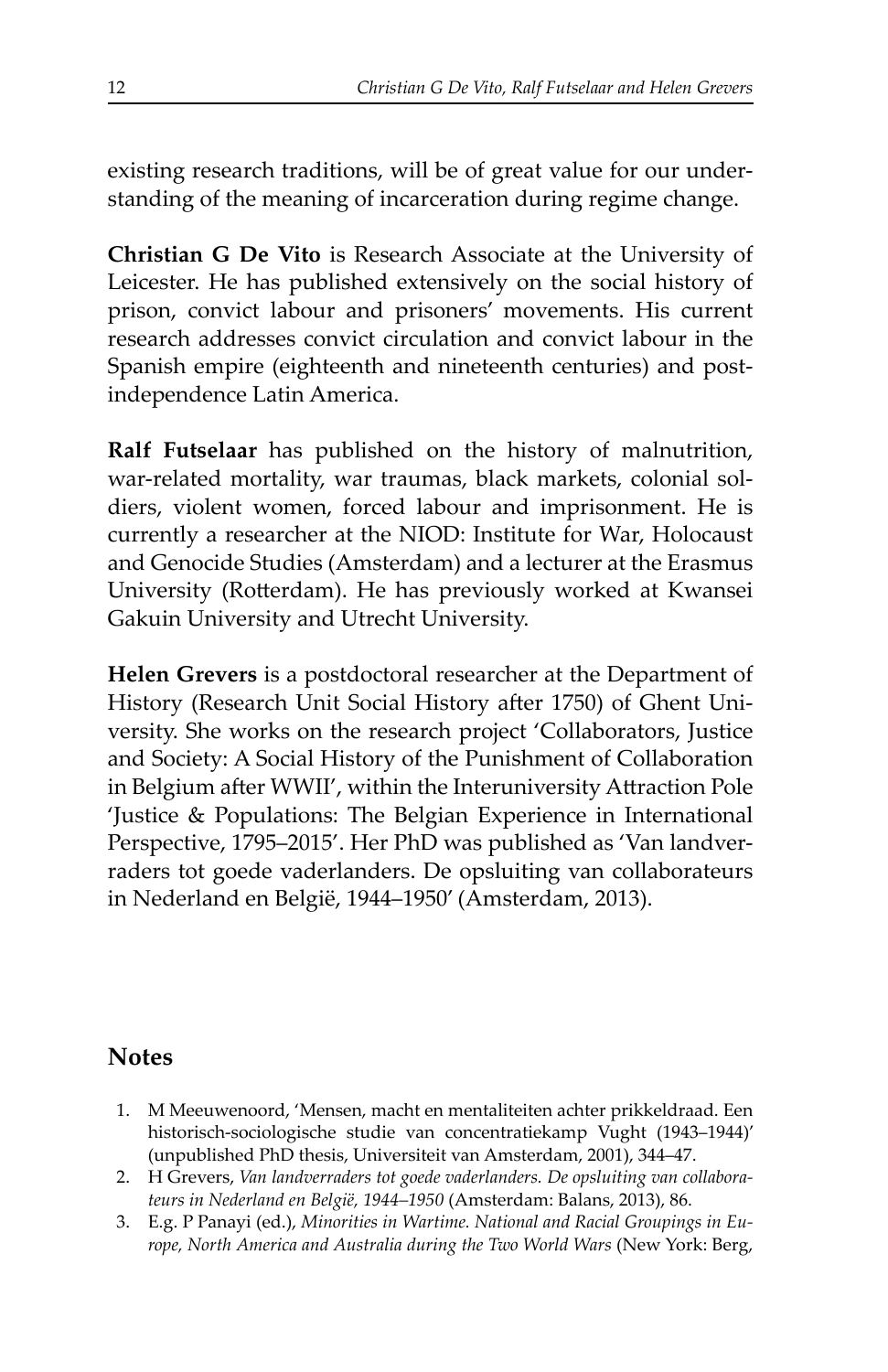1993); *N Genet-Rouffiac (ed.), Des prisonniers de guerre aux personnes capturées* (Vincennes: Service historique de la Défense, 2010).

- 4. J Kotek and P Rigoulot, *Le siècle des camps. Détention, concentration, extermination. Cent ans de mal radical* (Paris: Lattès, 2000).
- 5. M Foucault, *Surveiller et punir: Naissance de la prison* (Paris: Gallimard, 1975); N Elias, *Über den Prozeß der Zivilisation* (Basel: Verlag Haus zum Falken, 1939). For an example of an oversimplified version of Elias, see for example H Franke, *Twee eeuwen gevangen. Misdaad en straf in Nederland. De geschiedenis*  van het gevangeniswezen in Nederland vanaf het einde van de achttiende eeuw – bes*chrij ving van het gevangenisleven – het emancipatieproces van gevangenen – denkbeelden over misdaad en straf* (Utrecht: Spectrum, 1990).
- 6. P Spierenburg, 'Punishment, Power and History. Foucault and Elias', *Social Science History* 28(4) (2004), 607–36.
- 7. See esp. J Sadowsky, *Imperial Bedlam. Institutions of Madness in Colonial Southwest Nigeria* (Berkeley: University of California Press, 1999); R Porter and D Wright (eds), *The Confinement of the Insane: International Perspectives*, 1800-1965 (Cambridge: Cambridge University Press, 2003); M Gijswijt-Hofstra, H Oosterhuis, J Vijselaar and H Freeman (eds), *Psychiatric Cultures Compared: Psychiatry and Mental Health Care in the Twentieth Century: Comparisons and Approaches* (Amsterdam: Amsterdam University Press, 2005); L Jackson, *Surfacing Up. Psychiatry and Social Order in Colonial Zimbabwe, 1908–1968* (Ithaca, NY: Cornell University Press, 2005); RC Keller, *Colonial Madness. Psychiatry in French North Africa* (Chicago: University of Chicago Press, 2007); W Ernst and T Mueller (eds), *Transnational Psychiatries: Social and Cultural Histories of Psychiatry in Comparative Perspective, c. 1800–2000* (Newcastle upon Tyne: Cambridge Scholars, 2010).
- 8. See, esp. RD Salvatore and C Aguirre (eds), *The Birth of the Penitentiary in Latin America: Essays on Criminology, Prison Reform, and Social Control, 1830–1940* (Austin: University of Texas Press, 1996); N Morris and DJ Rothman (eds), *The Oxford History of the Prison: The Practice of Punishment in Western Society* (New York: Oxford University Press, 1998); RD Salvatore, C Aguirre and GM Joseph (eds), *Crime and Punishment in Latin America: Law and Society since Late Colonial Times* (Durham, NC: Duke University Press, 2001); P Zinoman, *The Colonial Bastille: A History of Imprisonment in Vietnam, 1862–1940* (Berkeley: University of California Press, 2010); F Bernault (ed.), *Enfermement, prison et châtiments en Afrique du 19e siècle à nos jours* (Paris: Karthala, 1999); F Bernault (ed.), *A History of Prison and Confinement in Africa* (Portsmouth, NH: Heinemann, 2003); F Dikötter and I Brown, *Cultures of Confinement* (Ithaca, NY: Cornell University Press, 2007); M Sen, *Prisons in Colonial Bengal, 1838–1919* (Calcutta: Thema Books, 2007); M Gibson, 'Global Perspectives on the Birth of the Prison', *The American Historical Review* 116(4) (2011), 1040–63.
- 9. C Tilly, *Contention & Democracy in Europe, 1650–2000* (Cambridge: Cambridge University Press, 2004), 39.
- 10. N Wachsmann, *Hitler's Prisons. Legal Terror in Nazi Germany* (Yale: Yale University Press, 2004).
- 11. J Caplan and N Wach smann (eds), *Concentration Camps in Nazi Germany. The New Histories* (London: Routledge, 2010).
- 12. W Wesley Johnson, 'Transcarceration and Social Control Policy: The 1980s and Beyond', *Crime & Delinquency* 42(1) (1996), 114–26.